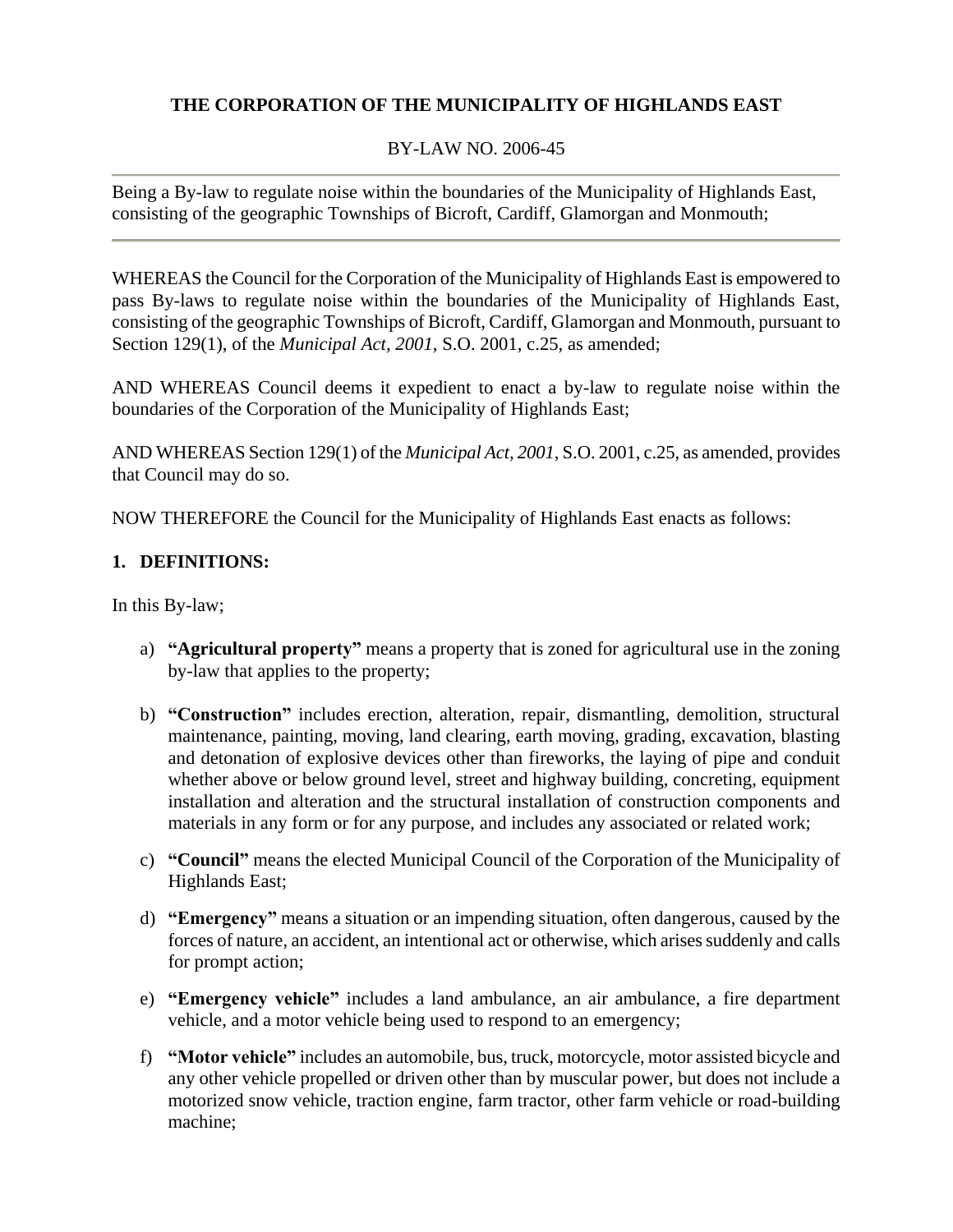- g) **"Municipality"** means the Corporation of the Municipality of Highlands East;
- h) **"Noise"** means sound that is unusual or excessive, or that is unwanted by or disturbing to persons;
- i) **"Owner"** includes:
	- i) the person, for the time being, managing or receiving the rent of the land or premises, in connection with which the word is used, whether on the person's own account or as agent or trustee of any other person, or who would so receive the rent is such land and premises were let, and;
	- ii) a leasee or occupant of the property who, under the terms of a lease, is required to repair and maintain the property in accordance with the standards for the maintenance and occupancy of property.
- j) **"Person"** includes a corporation as well as an individual;
- k) **"Premises"** means a piece of land and any buildings and structures on it, and includes a place of business, road, and any other location or place;
- l) **"Provincial Offences Officer"** includes any person who is employed or who has entered into a contract with the Corporation and who has been appointed by by-law by Council to control dogs or any Municipal Law Enforcement Officer engaged to enforce by-laws of the Corporation or any Police Officer or Police Cadet Officer employed and/or appointed by the Ontario Provincial Police;
- m) **"Residence"** means a room, suite of rooms, or dwelling, including a mobile trailer, operated as a housekeeping unit that is used or intended to be used as a separate domicile by one or more persons, and that normally contains cooking, eating, living, sleeping and sanitary facilities;
- n) **"Road"** includes a public highway, private road, lane, pathway and sidewalk;
- o) **"Utility"** means a system that is used to provide a utility service to the public, including water, sewage, electricity, gas, communications networks and cable services;
- p) **"Vehicle"** includes a motor vehicle, trailer, traction engine, farm tractor, road-building machine and other vehicle propelled or driven other than by muscular power;
- q) **"Zoning By-law"** means a by-law passed under section 34 of the *Planning Act* that restricts the use of land.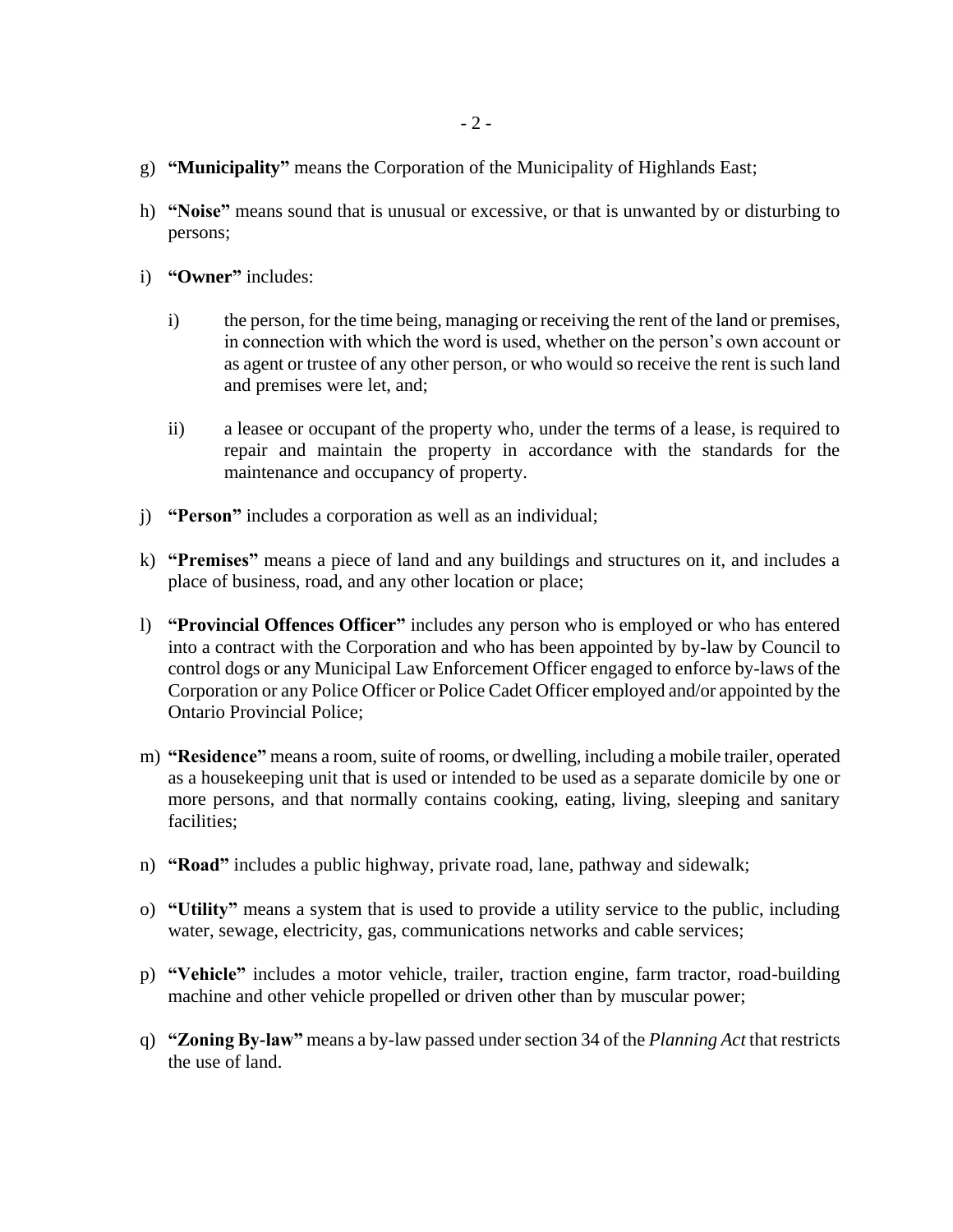## **2. GENERAL NOISE REGULATIONS**

- 2.1 No person shall make, cause or permit to be made, either on a highway or elsewhere in the Municipality, **commencing from 11:00 p.m. on any given evening to 6:00 a.m. on any given morning**, any unnecessary noise or unnecessary sound which disturbs the quiet, peace, rest, enjoyment, comfort or convenience of any other person or is the result of any activities described in Schedule "A" and that is audible to:
	- a) a person in a premises or vehicle other than the premises or vehicle from which the noise is originating; or
	- b) a person in a residence other than the residence from which the noise is originating.

# **3. EXEMPTIONS**

## **Emergency Vehicles**

3.1 The provisions of this By-law shall not apply to police, fire, ambulance or other emergency vehicle proceeding to an emergency.

## **Special Events**

3.2 The provisions of this By-law shall not apply to person or organizations who have received written permission for the event from the Municipality.

The prohibitions described in Schedule "A" do not apply if the noise is the result of measures undertaken in an emergency for the:

- a) immediate health, safety, or welfare of the inhabitants; or
- b) preservation or restoration of property, unless the noise is clearly of the longer duration or of a more disturbing nature than is reasonably necessary to deal with the emergency.
- 3.3 The prohibitions described in Schedule "A" do not apply if the noise is the result of any of the activities described in Schedule "B."
- 3.4 The prohibitions described in Schedule "A" do not apply if the noise is the result of an activity that has been granted an exemption under section 3.

## **4. SCHEDULES**

- 4.1 The following Schedules are attached and form part of this by-law:
	- a) Schedule "A" General noise prohibitions;
	- b) Schedule "B" Exemptions from noise prohibitions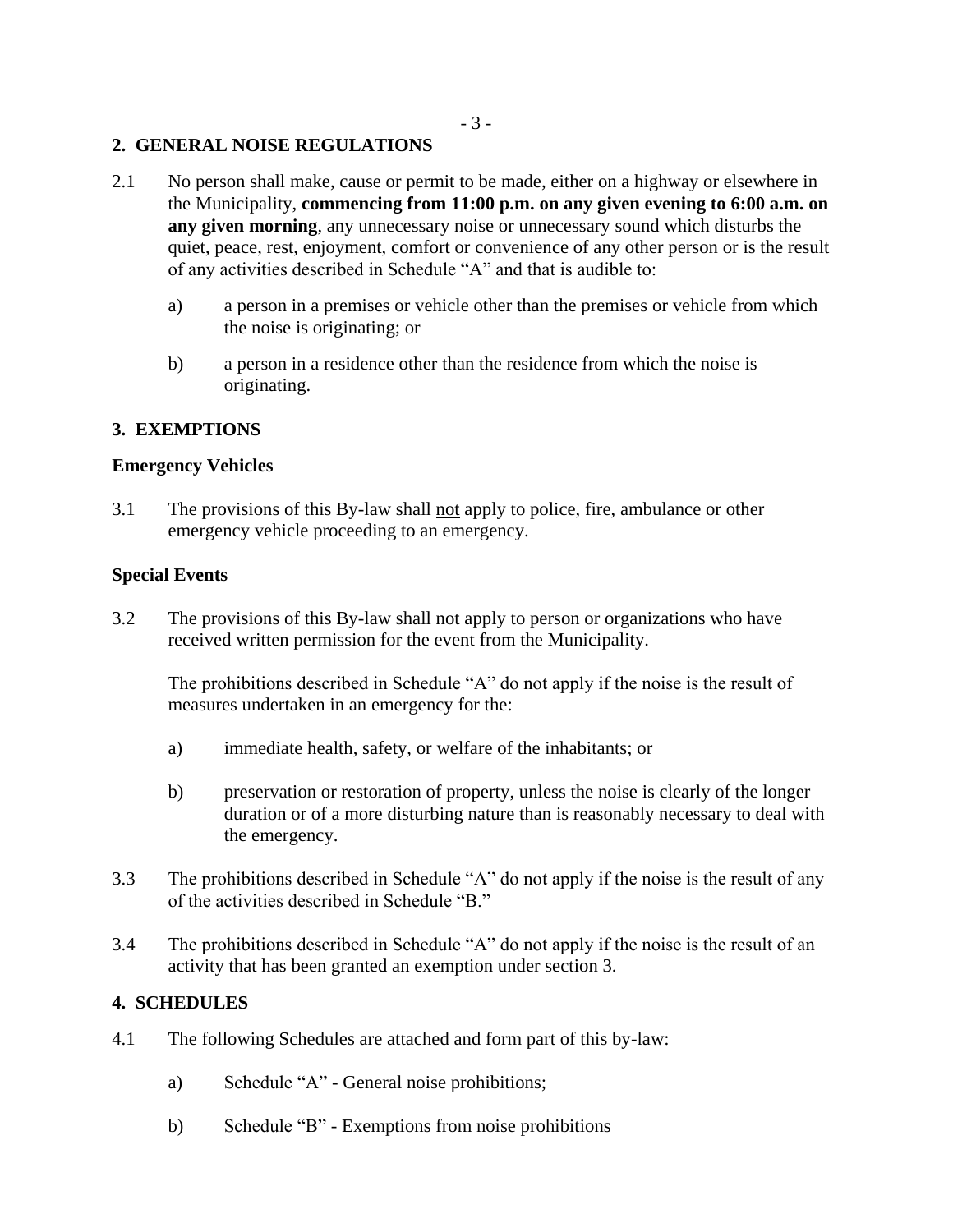## **5. PENALTY PROVISIONS**

- 5.1 Any person who contravenes the provision of this by-law is guilty of an offence and, upon conviction, is subject to a fine as provided in the *Provincial Offences Act* and to any other applicable penalties.
- 5.2 If this by-law has been contravened and a conviction entered, the court in which the conviction has been entered and any other court of competent jurisdiction thereafter may, in addition to any other remedy and to any penalty that is imposed, make an Order prohibiting the continuation or repetition of the offence by the person convicted.

# **6. ENFORCEMENT**

6.1 This By-law shall be enforced by a Police Officer, Police Cadet, Municipal Law Enforcement Officer, Provincial Offences Officer or any other person appointed by Municipal Council.

# **7. SEVERABILITY**

7.1 If a court of competent jurisdiction declares any provisions, or any part of a provision, of this by-law to be invalid, or to be of no force and effect, is the intention of council in enacting this by-law that each and every provision of this by-law authorized by law be applied and enforced in accordance with the terms to the extent possible according to law.

## **8. REPEALS**

8.1 This By-law hereby repeals all Noise By-laws in the geographic Townships of Bicroft, Cardiff, Glamorgan and Monmouth.

# **9. EFFECTIVE DATE**

9.1 This By-law shall take effect upon its adoption.

READ A FIRST AND SECOND TIME THIS 12<sup>TH</sup> DAY OF SEPTEMBER. 2006.

READ A THIRD TIME AND PASSED THIS 12<sup>TH</sup> DAY OF SEPTEMBER, 2006.

Keith Tallman, Reeve

\_\_\_\_\_\_\_\_\_\_\_\_\_\_\_\_\_\_\_\_\_\_\_\_\_\_\_\_\_\_\_\_

\_\_\_\_\_\_\_\_\_\_\_\_\_\_\_\_\_\_\_\_\_\_\_\_\_\_\_\_\_\_\_\_

Irene S. Cook, Clerk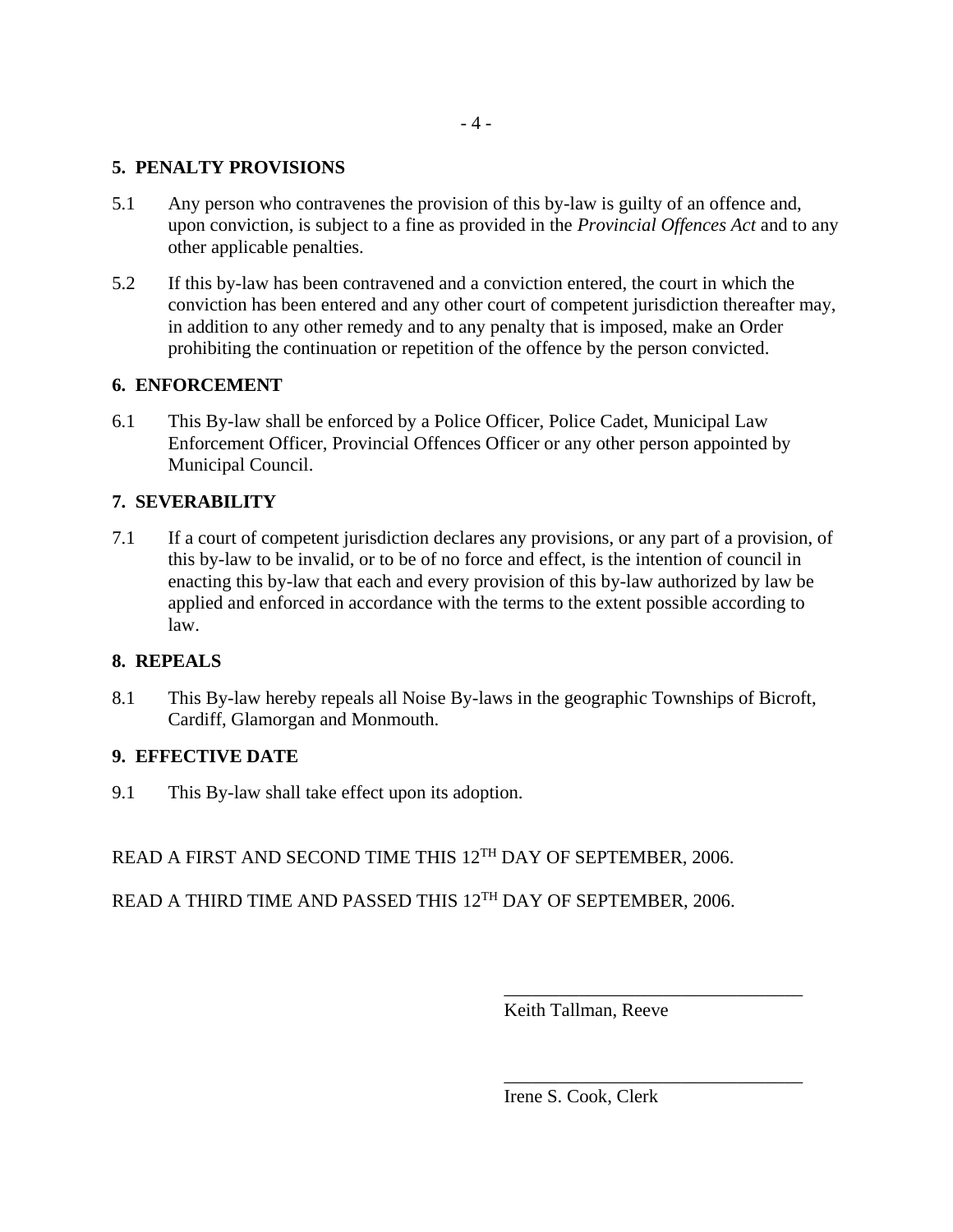# SCHEDULE "A" to By-law No. 2006-45

#### General Noise Prohibitions

- 1. Operation of a motor vehicle or motorized snow vehicle in a race.
- 2. Operation of a motor vehicle in such a way that the tires squeal.
- 3. Operation of a combustion engine or pneumatic device without an effective exhaust muffling device that is in good working order and in constant operation.
- 4. Operation of any item of construction equipment without an effective exhaust muffling device that is in good working order and in constant operation.
- 5. Operation of a vehicle in a manner that results in banging, clanking, squealing or similar sounds because of inadequate maintenance or an improperly secured load.
- 6. Operation of the horn of a vehicle or other warning device except where required or authorized, or in accordance with good safety practice.
- 7. Operation of any outdoor auditory signalling device, including but not limited to outdoor paging systems, the ringing of bells or gongs, the use of sirens, whistles or chimes, or the production, reproduction or amplification of any similar sounds by electronic means except where required or authorized by law or in accordance with good safety practice.
- 8. Persistent barking, calling or whining or other similar persistent noise making by animals and birds kept as household pets.
- 9. Selling or advertising by shouting, yelling or amplified sound.
- 10. Unauthorized setting off of fireworks.
- 11. Operation of an engine or motor in, or on, any vehicle or item of attached auxiliary equipment for a continuous period of more than five minutes, or such other time limit specified in the by-law controlling the idling of vehicles and boats, while such vehicle is stationary in a residential area, unless:
	- a. The vehicle is in an enclosed structure constructed so as to effectively prevent the emission of excessive noise;
	- b. Continuous operation of the engine or motor is essential to a basic function of the vehicle or equipment, including but not limited to the operation of ready-mixed concrete trucks, lift platforms, refuse compactors and heat exchange systems during normal operation;
	- c. Weather conditions justify the use of heating or refrigeration systems powered by the motor or engine for the safety and welfare of the operator, passengers or animals, or the preservation of perishable cargo.